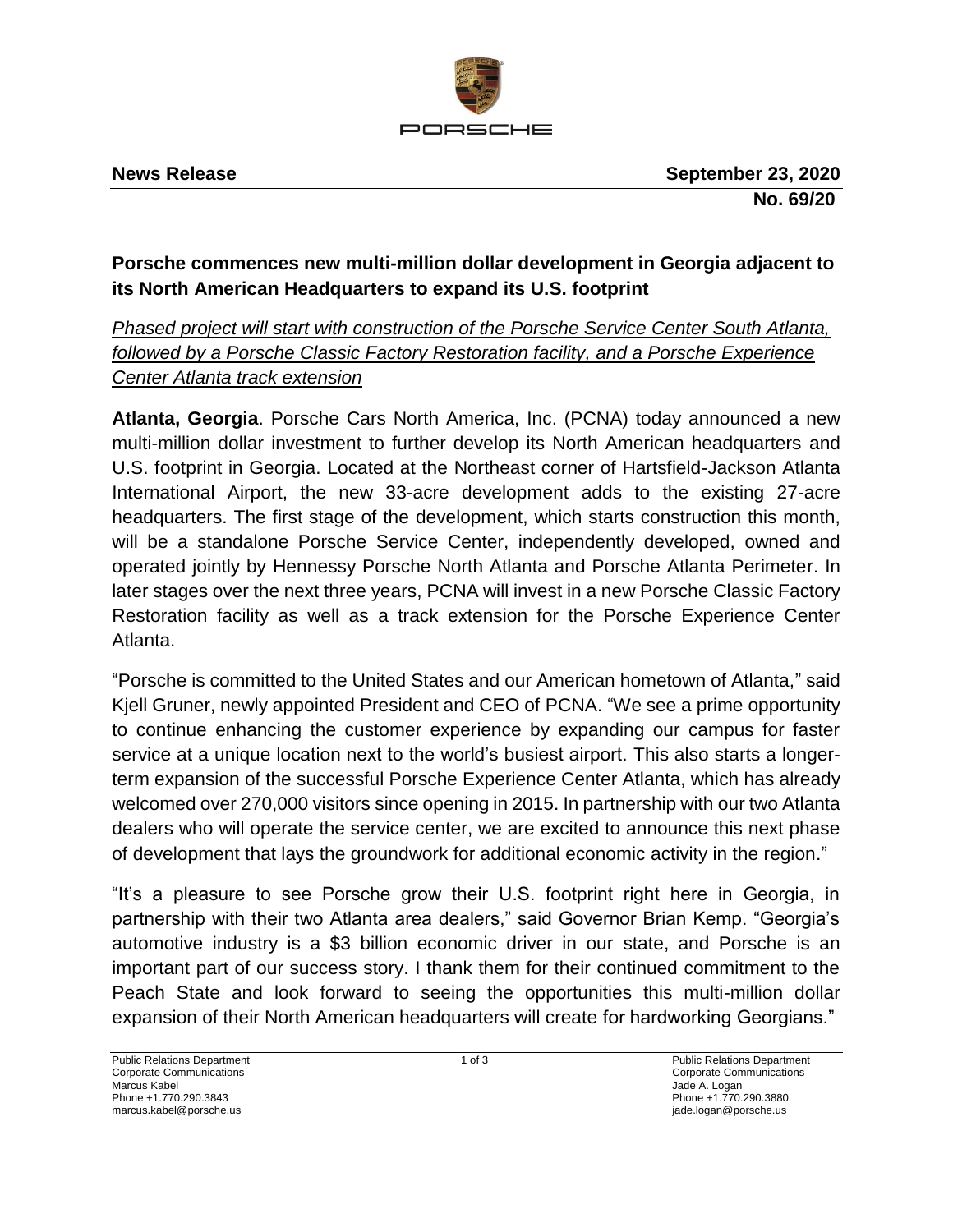

**News Release September 23, 2020 No. 69/20**

"The City of Hapeville is excited to see Porsche Cars North America, Inc. launch the expansion of its North American headquarters. We look forward to Porsche breaking ground and expanding their footprint within the Hapeville community. This project symbolizes tremendous growth and opportunities for our City," said Mayor Alan Hallman, City of Hapeville, Georgia.

"Thank you to Porsche for continuing to believe, choose and invest in Atlanta," said Atlanta Mayor Keisha Lance Bottoms. "Our Administration looks forward to working with Porsche's leadership to strengthen our local economy through highly skilled and middlewage opportunities and the expansion of its headquarters campus near Hartsfield-Jackson International airport. This partnership further cements Atlanta's reputation as a premiere international hub for commerce."

The Porsche Service Center South Atlanta will be a 20,815 square foot facility on 2.5 acres of land. The new facility will include 13 lift bays to service customer vehicles, a Porsche Driver's Selection boutique, as well as a reception area and waiting lounge for customers. One of two standalone service centers for Porsche in the U.S., the Porsche Service Center South Atlanta will offer greater service capacity and additional convenience for customers in Atlanta and surrounding cities. The expected completion date for the service center is the third quarter of 2021.

Phase two of development is expected to begin in 2021 with construction of a parking structure, followed by construction of the new Porsche Classic Factory Restoration facility and Porsche Experience Center Atlanta track extension. This phase of the development is expected to be completed in mid-2023.